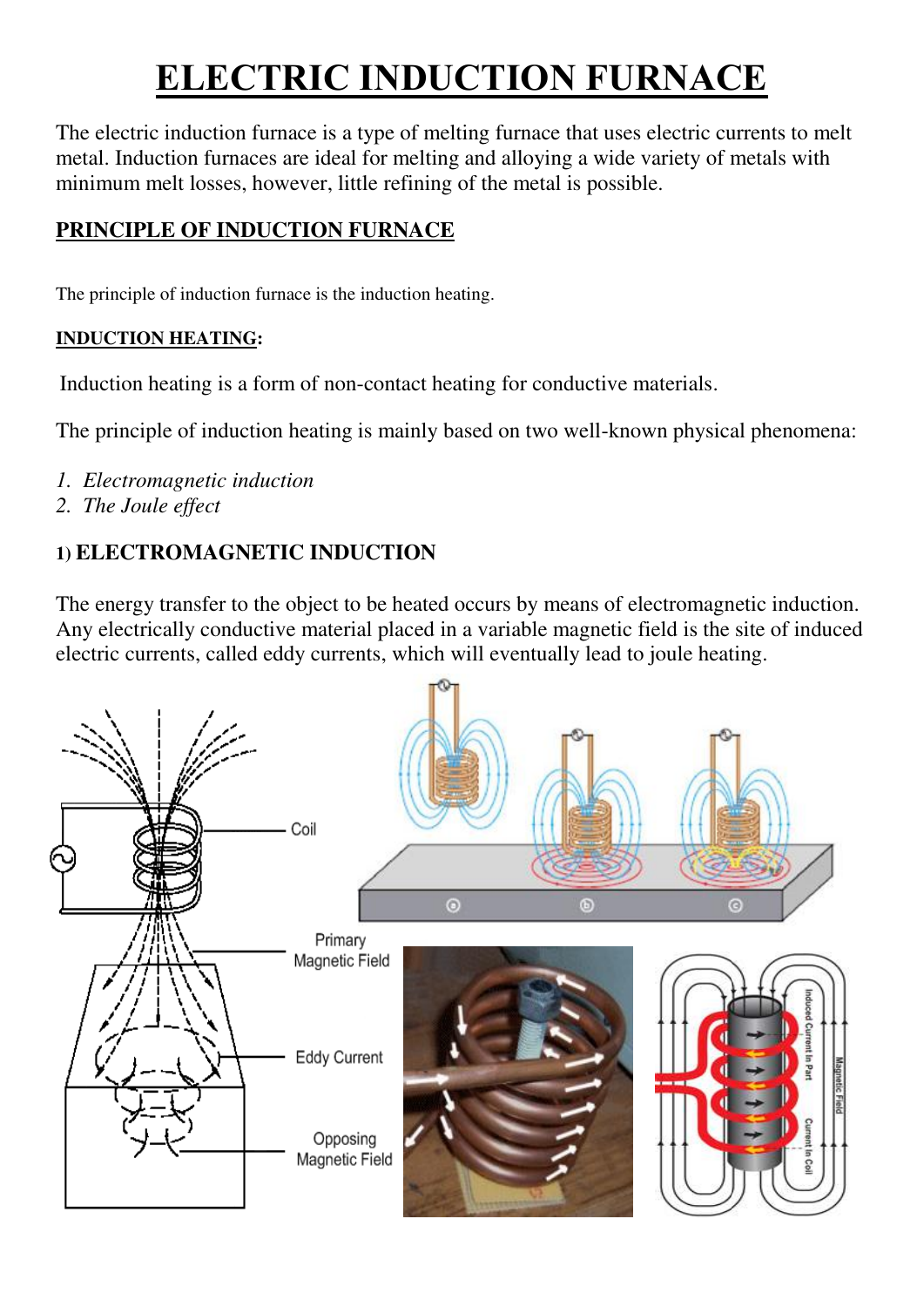### **2) JOULE HEATING**

**Joule heating**, also known as **ohmic heating** and **resistive heating**, is the process by which the passage of an electric current through a conductor releases heat.

The heat produced is proportional to the square of the current multiplied by the electrical resistance of the wire.



- Induction heating relies on the unique characteristics of **radio frequency (RF) energy** - that portion of the electromagnetic spectrum below infrared and microwave energy. Since heat is transferred to the product via electromagnetic waves, the part never comes into direct contact with any flame, the inductor itself does not get hot and there is no product contamination.
- $\triangleright$  Induction heating is a rapid, clean, non-polluting heating.
- $\triangleright$  The induction coil is cool to the touch; the heat that builds up in the coil is constantly cooled with circulating water.

#### **FEATURES OF INDUCTION FURNACE**

- $\triangleright$  An [electric induction furnace](https://dw-inductionheater.com/electric-induction-melting-furnace.html) requires an electric coil to produce the charge. This heating coil is eventually replaced.
- $\triangleright$  The crucible in which the metal is placed is made of stronger materials that can resist the required heat, and the electric coil itself cooled by a water system so that it does not overheat or melt.
- $\triangleright$  The induction furnace can range in size, from a small furnace used for very precise alloys only about a kilogram in weight to a much larger furnaces made to mass produce clean metal for many different applications.
- $\triangleright$  The advantage of the [induction furnace](https://dw-inductionheater.com/induction-heating-principle.html) is a clean, energy-efficient and wellcontrollable melting process compared to most other means of metal melting.
- $\triangleright$  foundries use this type of furnace and now also more iron foundries are replacing cupolas with induction furnaces to melt cast iron, as the former emit lots of dust and other pollutants.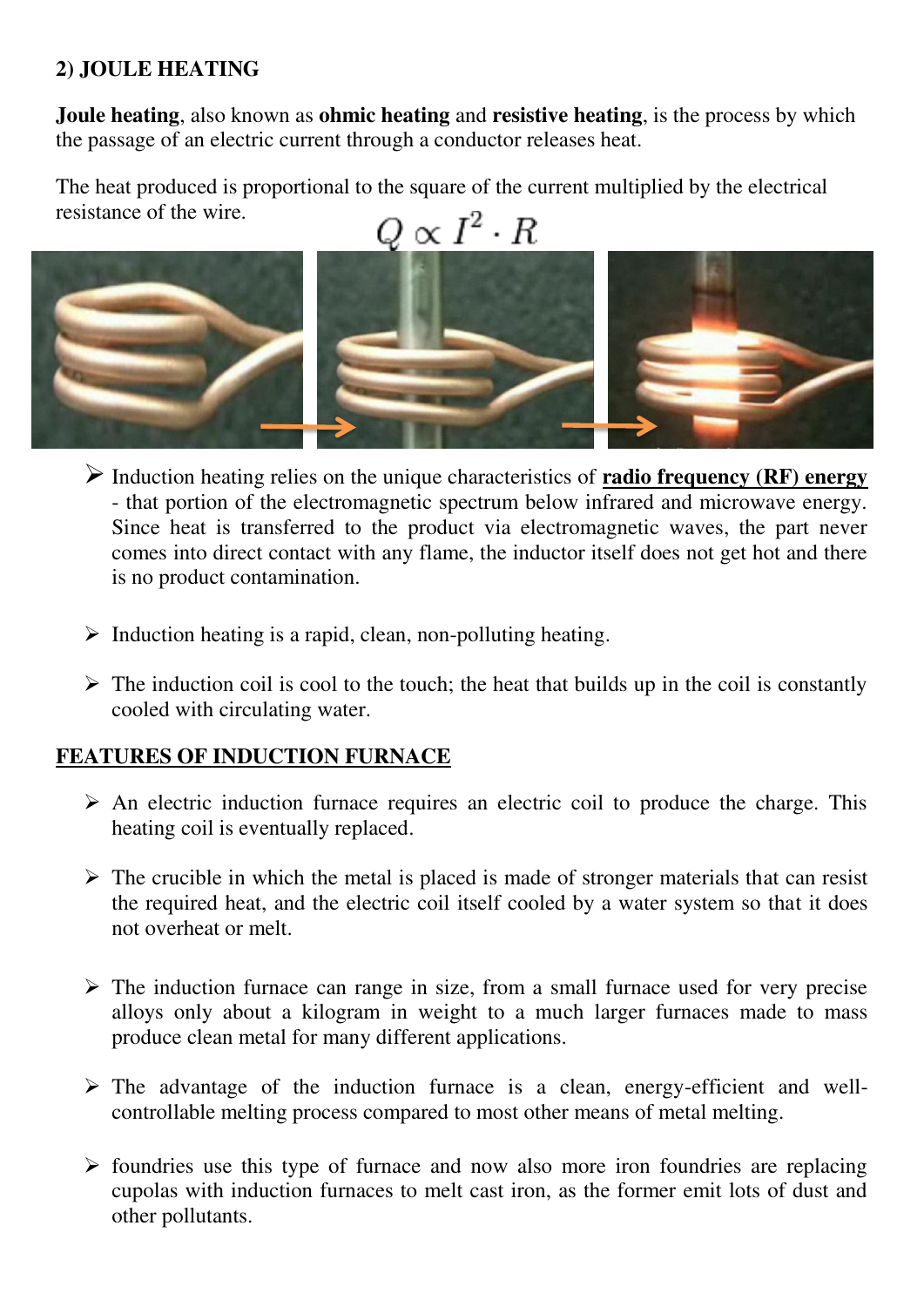- $\triangleright$  Induction furnace capacities range from less than one kilogram to one hundred tonnes capacity, and are used to melt iron and steel, copper, aluminium, and precious metals.
- $\triangleright$  The one major drawback to induction furnace usage in a foundry is the lack of refining capacity; charge materials must be clean of oxidation products and of a known composition, and some alloying elements may be lost due to oxidation (and must be re-added to the melt).

#### **CONSTRUCTION OF INDUCTION FURNACE**

- $\triangleright$  There are many different designs for the electric induction furnace, but they all center around a basic idea.
- $\triangleright$  The electrical coil is placed around or inside of the crucible, which holds the metal to be melted. Often this crucible is divided into two different parts. The lower section holds the melt in its purest form, the metal as the manufacturers desire it, while the higher section is used to remove the slag, or the contaminants that rise to the surface of the melt.
- $\triangleright$  Crucibles may also be equipped with strong lids to lessen how much air has access to the melting metal until it is poured out, making a purer melt.

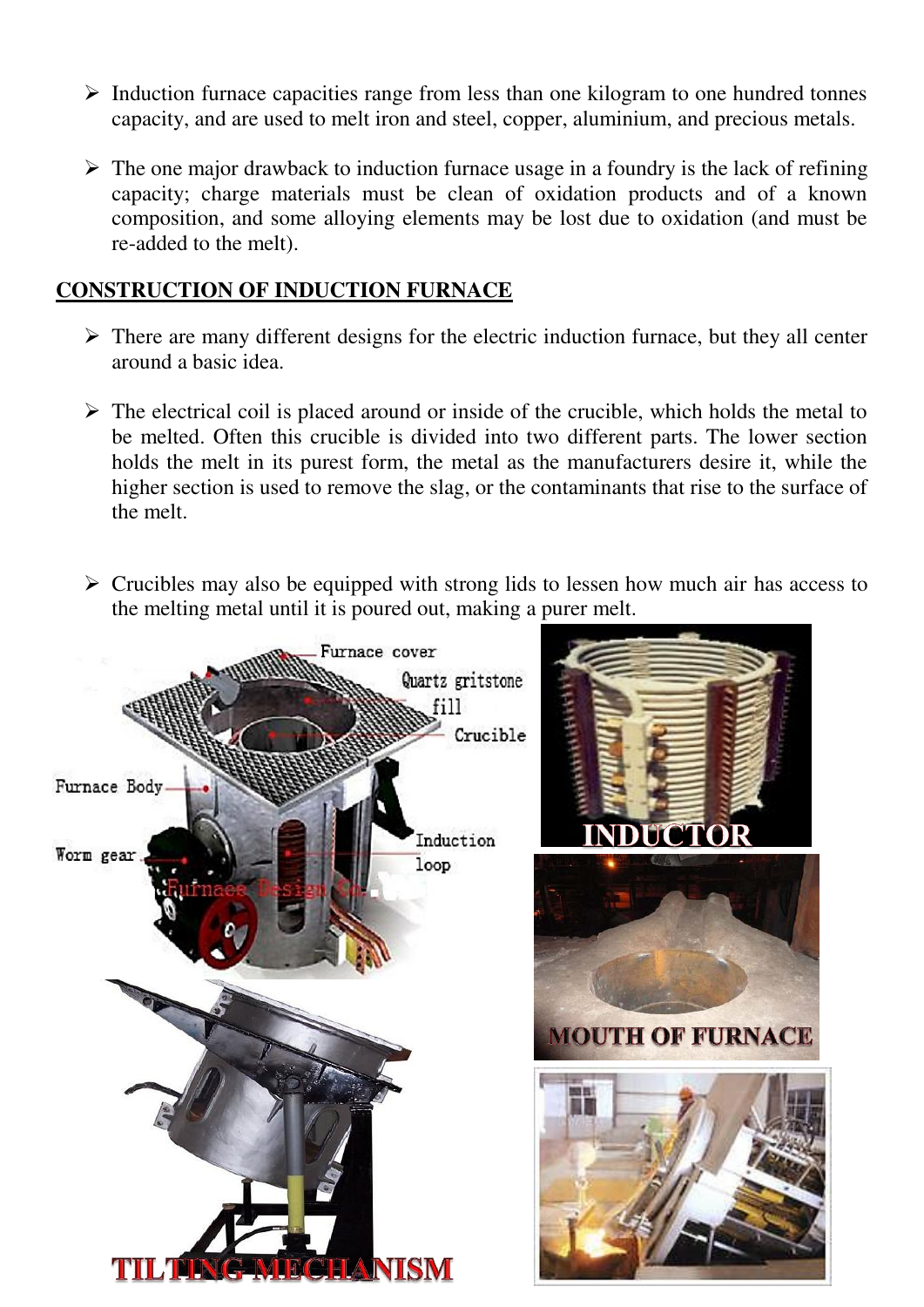## **TYPES OF INDUCTION FURNACE**

There are two main types of induction furnace: coreless and channel.

# *Coreless induction furnaces*

- The heart of the **coreless induction furnace** is the coil, which consists of a hollow section of heavy duty, high conductivity copper tubing which is wound into a helical coil.
- $\triangleright$  Coil shape is contained within a steel shell.
- $\triangleright$  To protect it from overheating, the coil is water-cooled, the water being recirculated and cooled in a cooling tower.
- $\triangleright$  The crucible is formed by ramming a granular refractory between the coil and a hollow internal.
- $\triangleright$  The coreless induction furnace is commonly used to melt all grades of steels and irons as well as many non-ferrous alloys. The furnace is ideal for remelting and alloying because of the high degree of control over temperature and chemistry while the induction current provides good circulation of the melt.



# *Channel induction furnaces*

- The **channel induction furnace** consists of a refractory lined steel shell which contains the molten metal. Attached to the steel shell and connected by a throat is an induction unit which forms the melting component of the furnace.
- $\triangleright$  The induction unit consists of an iron core in the form of a ring around which a primary induction coil is wound.
- $\triangleright$  This assembly forms a simple transformer in which the molten metal loops comprises the secondary component.
- $\triangleright$  The heat generated within the loop causes the metal to circulate into the main well of the furnace.
- $\triangleright$  The circulation of the molten metal effects a useful stirring action in the melt.
- $\triangleright$  Channel induction furnaces are commonly used for melting low melting point alloys and or as a holding and superheating unit for higher melting point alloys such as cast iron.